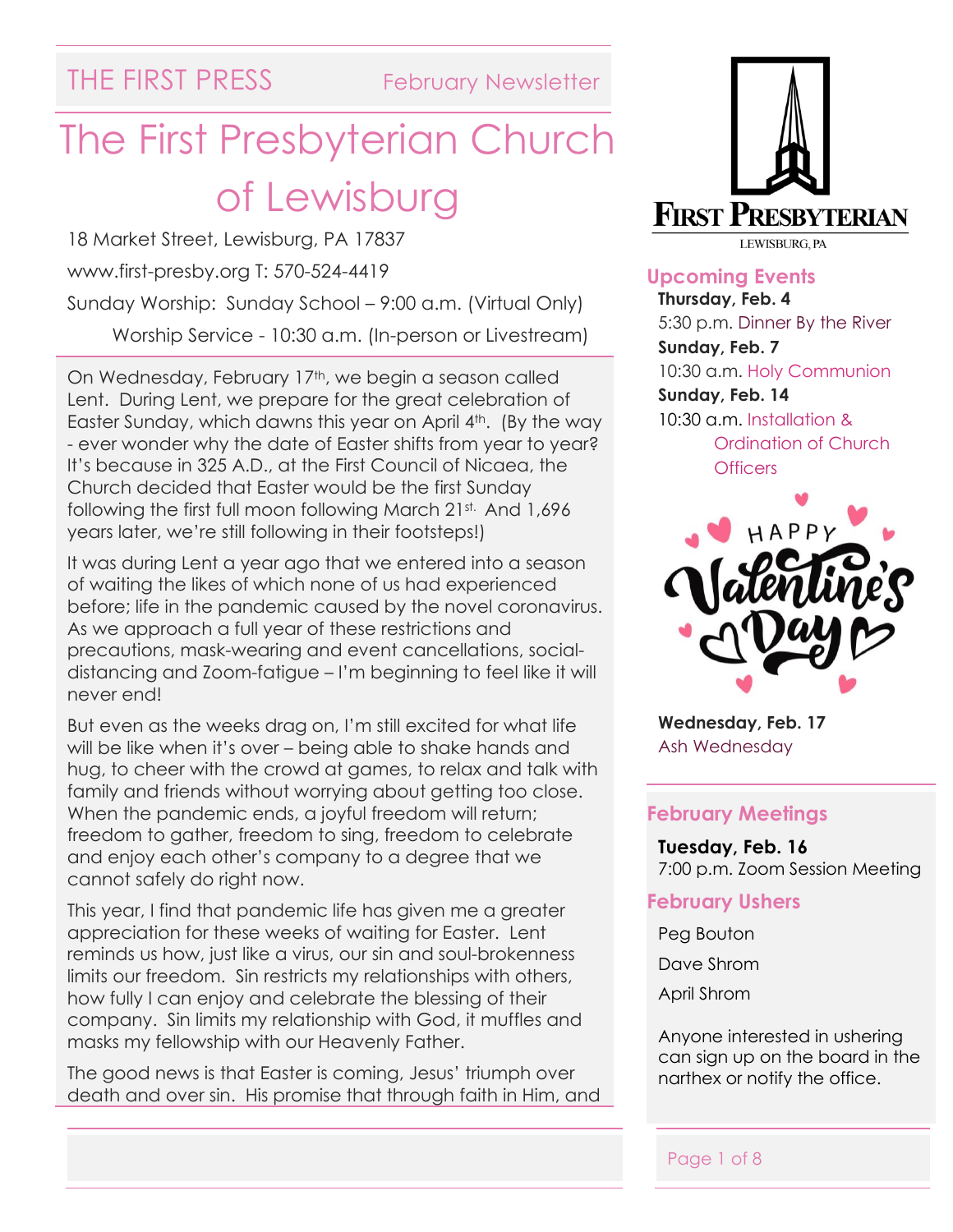by His grace, that victory is mine as well. Our Easter celebration foreshadows and anticipates the great Resurrection Day, when He will return with all God's glory, and we will enter fully into his eternal kingdom.

There is an end to the darkness. There is an end to the trouble. There is an end to death and sorrow and tears. And it started that very first Easter morning, when Jesus walked out of his tomb. And the memory of that now, and the hope it inspires, is enough to carry us through the troubles of today.

The release we long for is deeper than a desire to put away the masks and restrictions of a pandemic. Our heart's real longing is for the freedom of release from the weight and curse of sin. That is the real joy of Easter. As we wait for it, let us keep our eyes and minds focused on God's greatest cure, the gift of Jesus Christ, and the love that saves us, restores us, and preserves us.

For His glory and praise, now and forever. Come, Lord Jesus, come!

Pastor Ryan

#### **February Birthdays & Anniversaries**

#### **February Birthdays**

6 Wanda Einsig, Amber Lind 8 Larry Fletcher, Kassie McTammany 10 Glenn Dobbs 13 Delaney McSween 16 Karen Black 17 Rob Guissanie 18 Samantha Stancavage 20 Justin Sabo, Dave Shrom 22 Bill Black 23 Marcia Thomas 25 Janine Fisher 26 Bob Gronlund 27 Marian Fletcher **February Anniversaries**

## 2 Roger & Nancy Curran 4 Gene & Bea Heid 13 John & Amy Tirpak 16 John & Bonnie Troxell





Page 2 of 8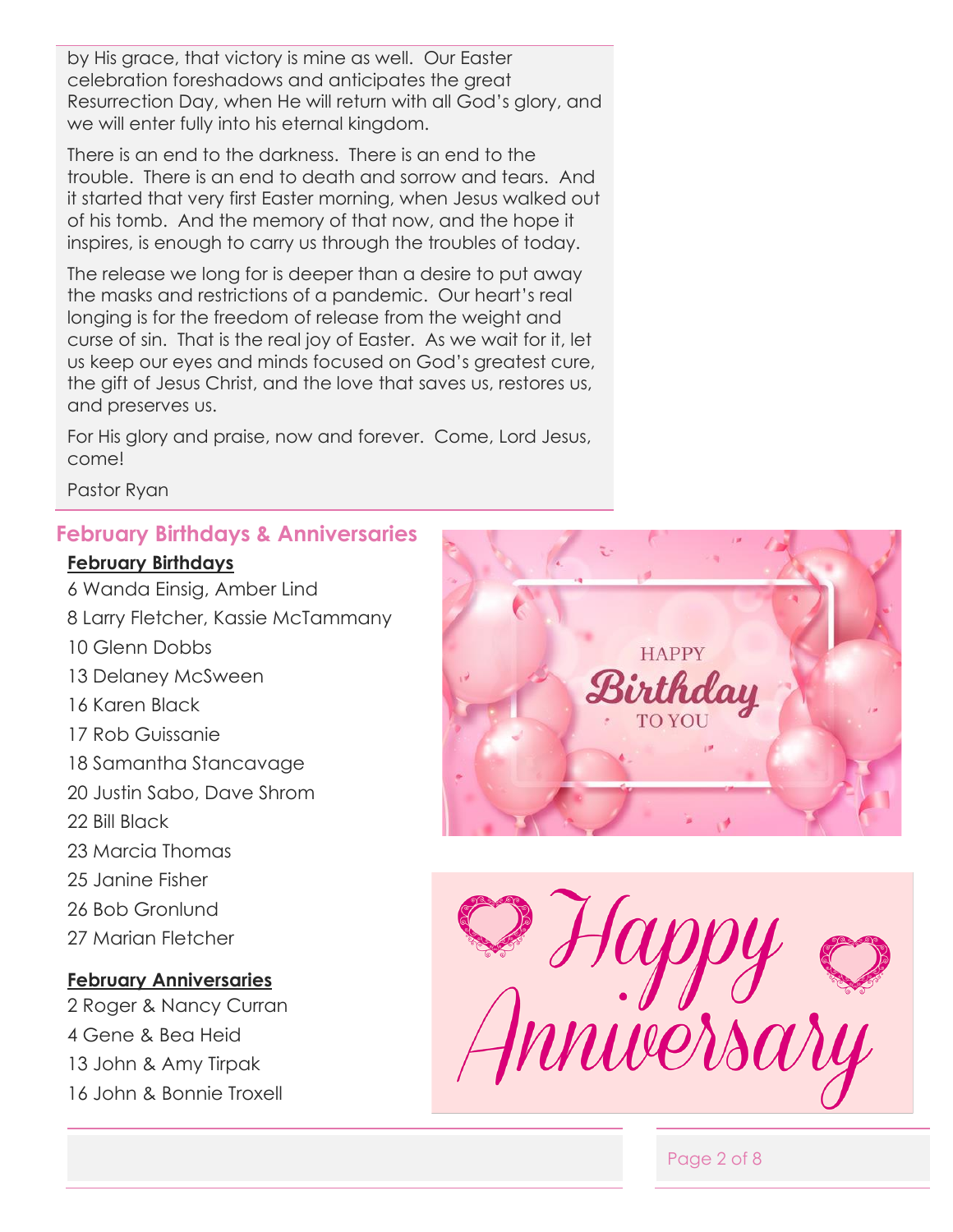**"So, how is the church?"** Without the usual programs and events that offer us time to talk and fellowship, many members have asked me how our church is doing.

I have found that this pandemic makes it difficult to keep up with everyone – more often now, it is only through second or third-hand conversations, sometimes weeks after the fact, that I learn about members falling ill, or going into the hospital, or even suffering a death in their family. More than ever, I would ask that you please share with me directly any concerns you have, or that you know are affecting our church family or members of our community. The best way to reach me is to call my cell – 570-903-0600. You can also use my church email – [pastor@first-presby.org](mailto:pastor@first-presby.org) 

For those who like charts and data, below is a chart of our Sunday worship service attendance over the past six months. The blue line shows the number watching our YouTube livestream and additional views through the week. The orange line is the attendance in the sanctuary. The grey line is the sum of the those two. The lighter gray background area is our attendance from the same Sunday a year ago.



Our financial giving and stewardship has remained strong. We finished 2020 without having to make any cuts either to staff or to the support we give to our missionaries. For 2021, the Session has planned for our activities and events to return to normal over the summer and going into next fall. Letting our Stewardship and Finance Committee know what you expect to give over the course of the year is very helpful in their planning. Also, using the offering envelopes makes counting easier and faster for those who record and process the Sunday offering. Please let the office know if you'd like your box, and we'll gladly get it to you!

#### Page 3 of 8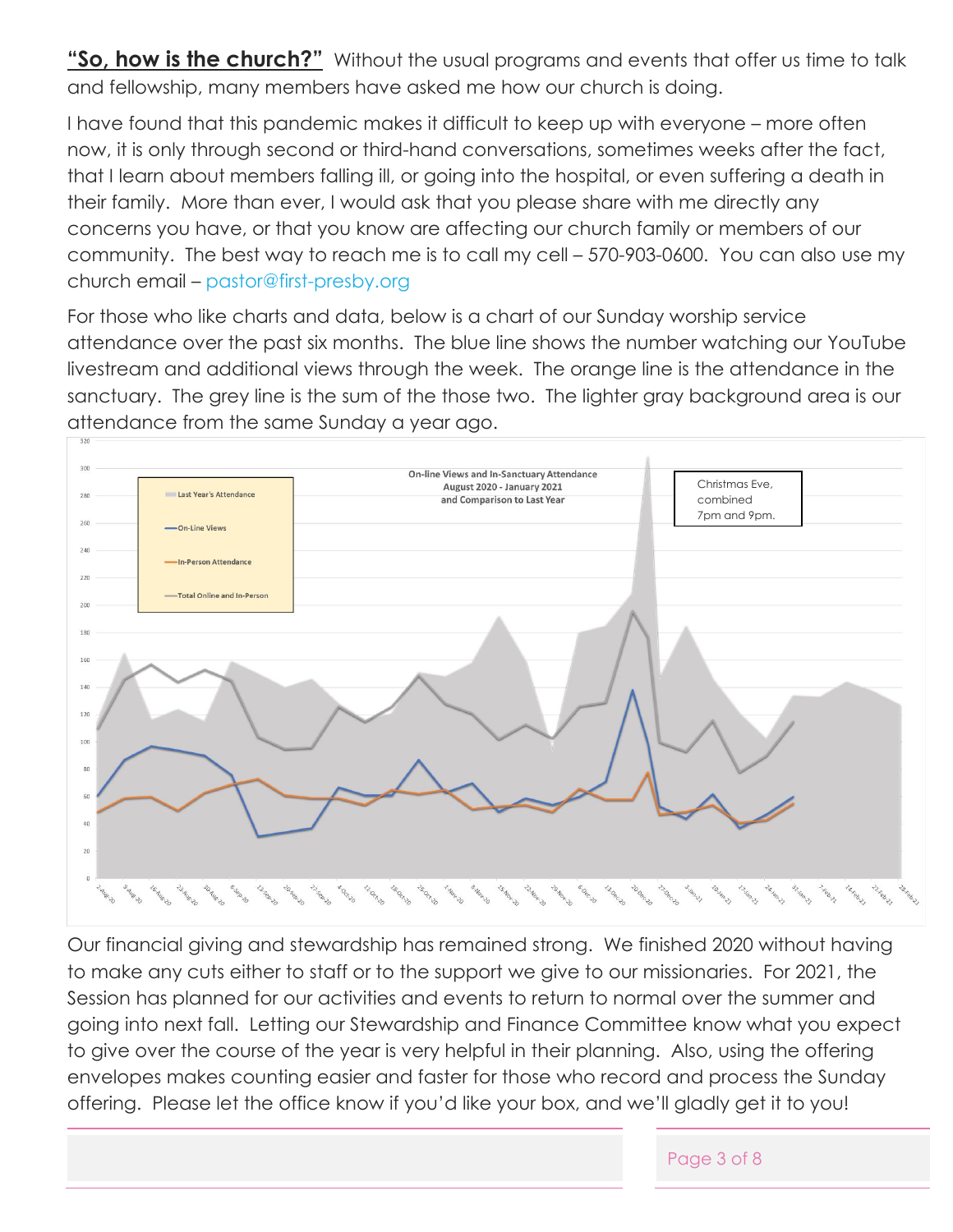### **Recommended for Lent –**



For anyone looking for a good Lenten devotional, let me point you toward Lent in Plain Sight: A Devotion Through Ten Objects, by Jill J. Duffield. Published in 2020 by Westminster John Knox Press. Reflecting on such common objects as dust, bread, coins, shoes, and towels, this book offers a verse of scripture, a reflection, thoughtful questions, and a prayer, for each day of the six weeks of Lent.

(Of course, if you order through Amazon, please remember to use smile.amazon, and chose "First Presbyterian Church, Lewisburg" so that our youth ministries receive .5% of each purchase.)

This book is available in both paperback and Kindle editions.



#### **Sharing Our Concerns for Prayer**

More than ever, we need to encourage and lift each other up to God in prayer. If you would like to be included on a regular "prayer chain", please send your email address to Alison at [info@first-presby.org](mailto:info@first-presby.org)

Every week, Pastor Ryan will email a list of the concerns, needs, and joys that we can pray for.

### **Church Building Access and Church Office Hours**

Because of an increasing incidence of people from outside of the congregation wandering into the church during the day and evening hours, we are making changes to our building security policy. The Session approved keeping all exterior doors locked unless there are two or more staff members in the building. We are making these changes to ensure that both our staff and any members coming into the building, feel safe doing so.

If you need to pick-up or drop something off or have a project at the church, please call the church office at (570) 524-4419, or email Alison at [info@first-presby.org.](mailto:info@first-presby.org) You are welcome to call Pastor Ryan at (570) 903-0600, or Matt Rishell, Director of Youth Ministry, at (717) 515-4057. We will work with you to get what you need!

Currently, the church office is open on Wednesdays, from 9am-2pm. At other times, we ask that you please contact our staff to make sure someone is there to unlock the door for you.

Page 4 of 8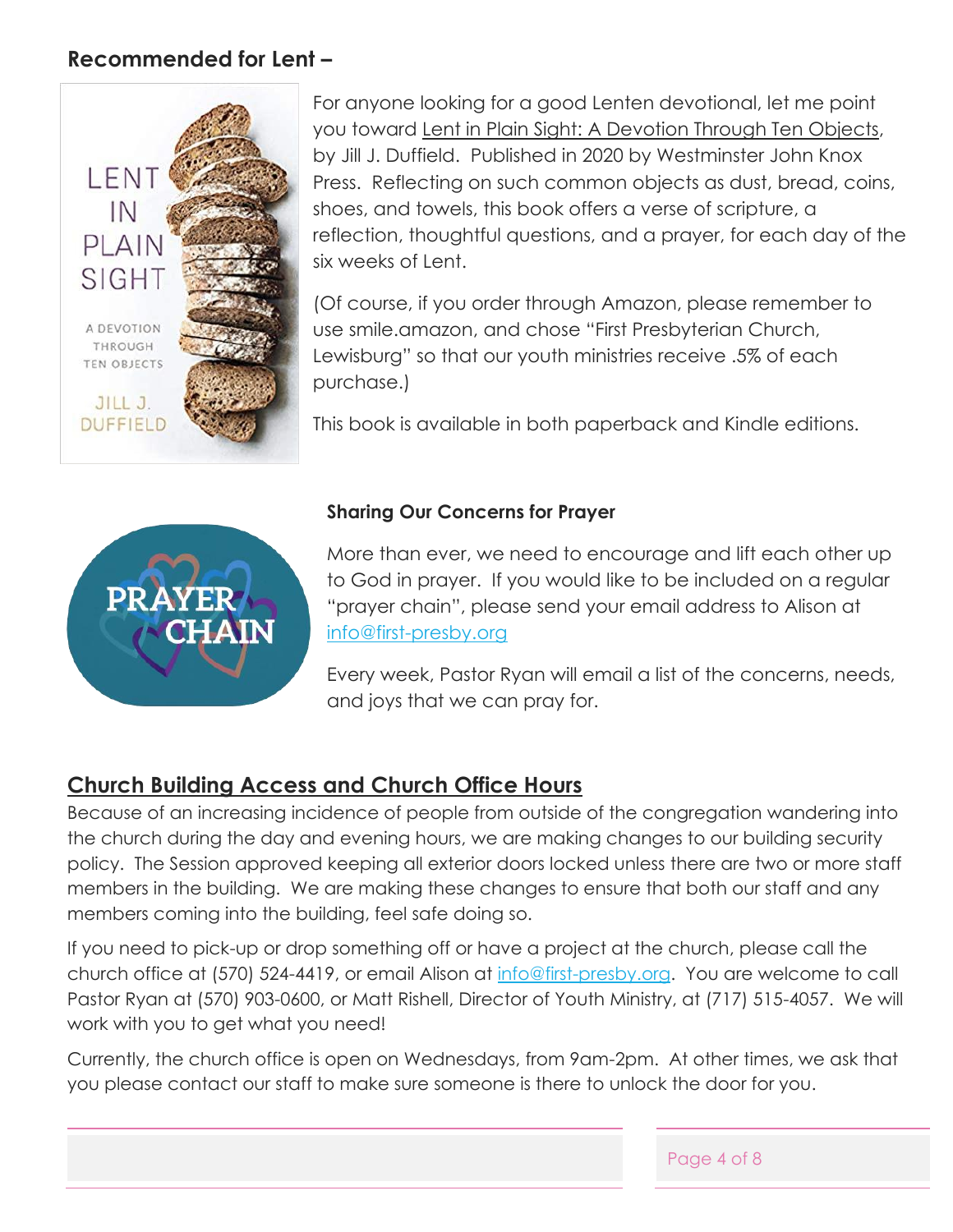Registration is open for the 2021 Winter Leadership Conference – Equipping the Saints. It will be held via zoom this year on Feb 20, 2021. Registration is at 8:30 am. The deadline to register is Feb 12, 2021. Registration forms are available in the office or can be emailed to you upon request.

| REGISTRATION FORM FOR NORTHUMBERLAND PRESBYTERY EQUIPPING THE SAINTS 2021                                                                                                                                                             |                           |                                       |                                 |                           |
|---------------------------------------------------------------------------------------------------------------------------------------------------------------------------------------------------------------------------------------|---------------------------|---------------------------------------|---------------------------------|---------------------------|
| NORTHUMBERLAND PRESBYTERY                                                                                                                                                                                                             |                           | EMAIL: PRESBYNORTH@COMCAST.NET        |                                 | THES SPACE FOR OFFICE USE |
| <b>PO BOX 334</b>                                                                                                                                                                                                                     |                           | WEB: www.northumberlandpreabytery.org |                                 |                           |
| <b>430 BROAD STREET</b>                                                                                                                                                                                                               | 570-368-3906 OFFICE PHONE |                                       |                                 |                           |
| <b>MONTOURSVILLE, PA 17754</b>                                                                                                                                                                                                        | 570-368-3907 FAX          |                                       |                                 |                           |
| 1. NAME<br>Contact information                                                                                                                                                                                                        |                           |                                       |                                 |                           |
|                                                                                                                                                                                                                                       |                           |                                       | Preferred Phone Number:         |                           |
|                                                                                                                                                                                                                                       |                           | Email:                                |                                 |                           |
| Address<br>City.                                                                                                                                                                                                                      | state.                    | Ζp                                    |                                 |                           |
| m.                                                                                                                                                                                                                                    |                           |                                       |                                 |                           |
|                                                                                                                                                                                                                                       |                           |                                       |                                 |                           |
| NAME OF CHURCH YOU ATTEND OR PASTOR.                                                                                                                                                                                                  |                           |                                       | There are no registration fees. |                           |
|                                                                                                                                                                                                                                       |                           |                                       |                                 |                           |
| Address of the Church<br>З.                                                                                                                                                                                                           |                           |                                       |                                 |                           |
| PLEASE MARK THE APPROPRIATE BOXES<br>Are you requesting Continuing Education Units for this class (.3 CREDITS)<br>4.                                                                                                                  |                           |                                       |                                 |                           |
| 10 HOURS OF CLASS                                                                                                                                                                                                                     |                           |                                       |                                 |                           |
| 'es:                                                                                                                                                                                                                                  |                           | Teaching Elder (Clergy)               |                                 | Deacon                    |
| No                                                                                                                                                                                                                                    |                           | Ruling Elder                          |                                 | Lay Person                |
| Tommissioned/Certified Ruling Elder                                                                                                                                                                                                   |                           |                                       |                                 |                           |
| 2021 Winter Leadership Conference Northumberland Presbytery                                                                                                                                                                           |                           |                                       |                                 |                           |
| <b>Equipping the Saints: Helping Church Leaders Lead</b>                                                                                                                                                                              |                           |                                       |                                 |                           |
|                                                                                                                                                                                                                                       |                           |                                       |                                 |                           |
| Saturday, February 20, 2021                                                                                                                                                                                                           |                           |                                       |                                 |                           |
| On ZOOM                                                                                                                                                                                                                               |                           |                                       |                                 |                           |
| Details for joining the event will be sent to those registered the week after February 15.                                                                                                                                            |                           |                                       |                                 |                           |
| Our objective is to educate, equip and inspire God's people for Christian Service.                                                                                                                                                    |                           |                                       |                                 |                           |
| All members of our presbytery are welcome to attend.                                                                                                                                                                                  |                           |                                       |                                 |                           |
| Please encourage your congregation's participation by circulating this registration form.                                                                                                                                             |                           |                                       |                                 |                           |
| SCHEDULE OF EVENTS:                                                                                                                                                                                                                   |                           |                                       |                                 |                           |
| 8:30 AM                                                                                                                                                                                                                               |                           | <b>Registration and Orientation</b>   |                                 |                           |
| 9:00-9:15 AM                                                                                                                                                                                                                          |                           | Opening                               |                                 |                           |
| $9:15-11:45$ AM                                                                                                                                                                                                                       |                           | Class time with a 10-minute Break     |                                 |                           |
| 11:45-12:00 noon                                                                                                                                                                                                                      |                           | Closing                               |                                 |                           |
|                                                                                                                                                                                                                                       |                           |                                       |                                 |                           |
| Workshop Offerings and Presenters (choose one):                                                                                                                                                                                       |                           |                                       |                                 |                           |
| Officer Training Presenter: Steve Cureton, Executive Presbyter                                                                                                                                                                        |                           |                                       |                                 |                           |
| If you are a new Elder or Deacon or would just like a refresher course, this class is for you. Come and hear what it<br>means to be an officer of the PC (USA), and rediscover our Book of Order, history, Reformed theology, and the |                           |                                       |                                 |                           |
| connectional nature of the PC (USA).                                                                                                                                                                                                  |                           |                                       |                                 |                           |
| How Are You Hoping? Presenter: Doug Orbaker, Chair, Committee on Service, and Organizer of SINDR                                                                                                                                      |                           |                                       |                                 |                           |
| (Susquehanna Interfaith Network for Disaster Response)                                                                                                                                                                                |                           |                                       |                                 |                           |
| in light of the difficulties of being the church during the stresses of the pandemic and political season, how has                                                                                                                    |                           |                                       |                                 |                           |
| your church maintained a spirit of optimism and hope? How has your congregation continued its mission and                                                                                                                             |                           |                                       |                                 |                           |
| ministry? This will be a time of sharing and brainstorming, recognizing that some restrictions for our life together                                                                                                                  |                           |                                       |                                 |                           |
| may continue for a while longer.                                                                                                                                                                                                      |                           |                                       |                                 |                           |
| Praying the Scriptures: contemplative tools for personal and congregational prayer Presenter: Jill                                                                                                                                    |                           |                                       |                                 |                           |
| Young, Protestant Campus Minister, Bloomsburg University                                                                                                                                                                              |                           |                                       |                                 |                           |
| Not only is Bible study vital to our discipleship, but so is prayerful listening to God's Word through the Holy Spirit.                                                                                                               |                           |                                       |                                 |                           |
| Learn about prayer practices including lectio divina, imaginative contemplation of Bible stories, and intercession                                                                                                                    |                           |                                       |                                 |                           |
| centered in a Scripture passage. We will consider how these practices can be tools for individual, small group, or                                                                                                                    |                           |                                       |                                 |                           |
| congregational prayer and can help us open up space in our lives to hear God afresh.                                                                                                                                                  |                           |                                       |                                 |                           |
| Tactics for Teens Presenter: Christina Frank, elder, Great Island Presbyterian Church, Lock Haven<br>How can we keep teens involved? What works? What doesn't? Participants will explore ideas presented by                           |                           |                                       |                                 |                           |
| youth leaders and have an opportunity, via a round table discussion, to share what works (or doesn't) to motivate                                                                                                                     |                           |                                       |                                 |                           |
| our youth.                                                                                                                                                                                                                            |                           |                                       |                                 |                           |
|                                                                                                                                                                                                                                       |                           |                                       |                                 |                           |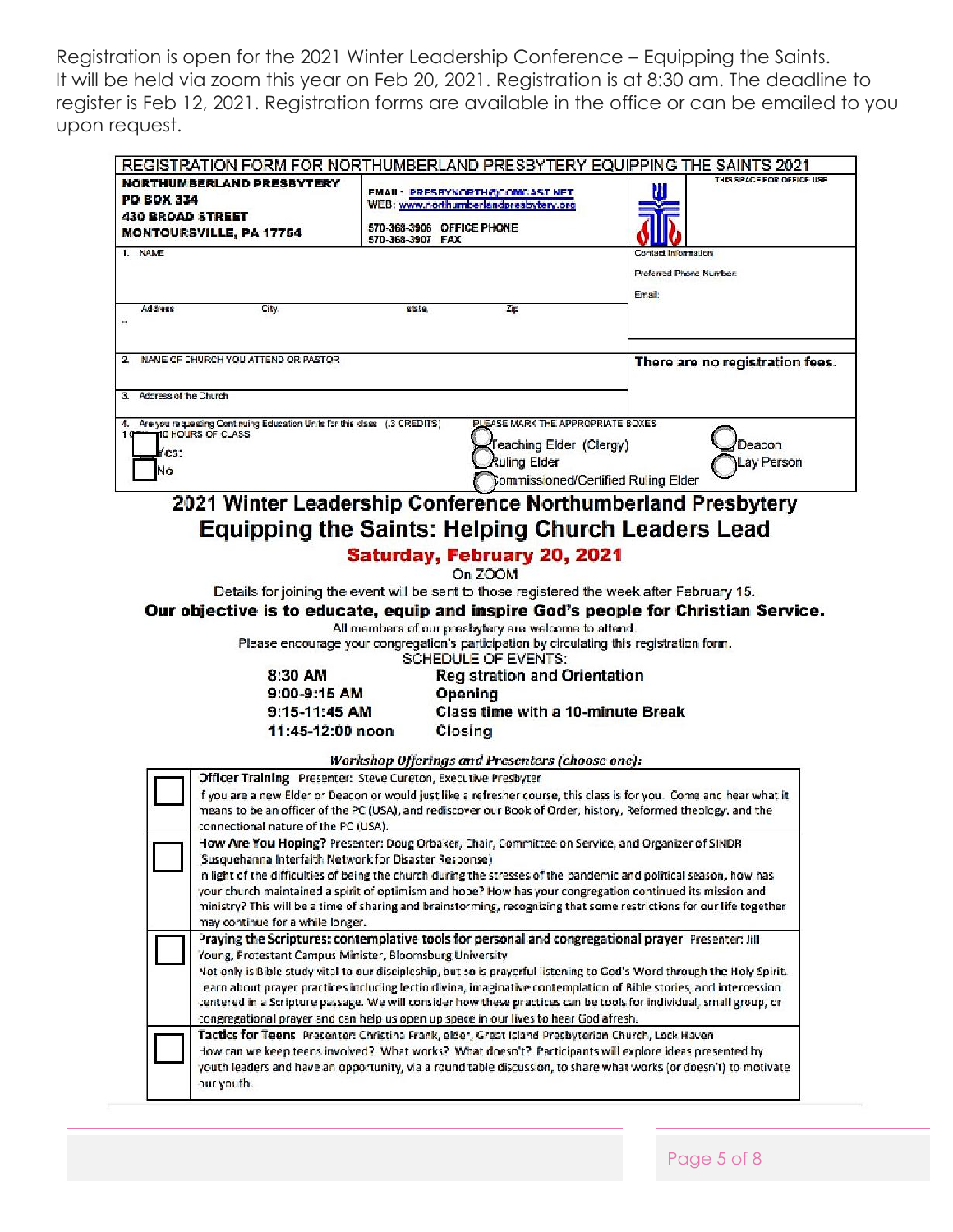

## **First Presby Kids News** FEBRUARY 2021

**You came near when I called out to you. You said, 'Do not be afraid.'"**  Lamentations 3:57 (NIV)

**Virtual Sunday School!** Every Sunday at 9 am, our kindergarten through 5<sup>th</sup> grade students gather together online for a 30-minute lesson led by our rotating team of Sunday School teachers.



Jesus is one amazing man! King of kings. Son of man. Emmanuel. Savior of the world. Join us this month as we look at the miracles of Jesus and discover what it's like to have the power of Jesus in our life.

*"I can do all this through him who gives me strength."* Philippians 4:13 (NIV)

**Nursery is open!** The nursery is now open during Sunday morning worship services. It is available for children ages 3 and under, accompanied by 1 adult. No nursery volunteers are assigned at this time. Please continue to follow our safety precautions including sanitizing hands before play and wearing masks during play.

**Looking ahead to Easter!** The wind may be blustery and the temperatures below freezing, but warmer weather and brighter seasons are coming! We are currently working on a plan for Easter. It may be an egg-hunt at church, or one you can do at home. Details will be coming!

**It's never too early to plan for VBS!** Mark your calendars for a bodacious week of fun! **August 2-6** we're taking a totally tubular trip through the early church. During BOLT: Totally 80's, kids will hear stories from the Book of Acts and learn how God's Spirit worked in and through the early believers. Moreover, they'll discover they too have been empowered to take the good news of Jesus to the ends of the Earth.

Details about location and time will be coming as we continue to monitor the local impact of Covid-19.



## **Follow us on Facebook @ FirstPresbyLewisburgPA**

Corey Jusko Director of Children's Ministry firstpresbykids@gmail.com

Page 6 of 8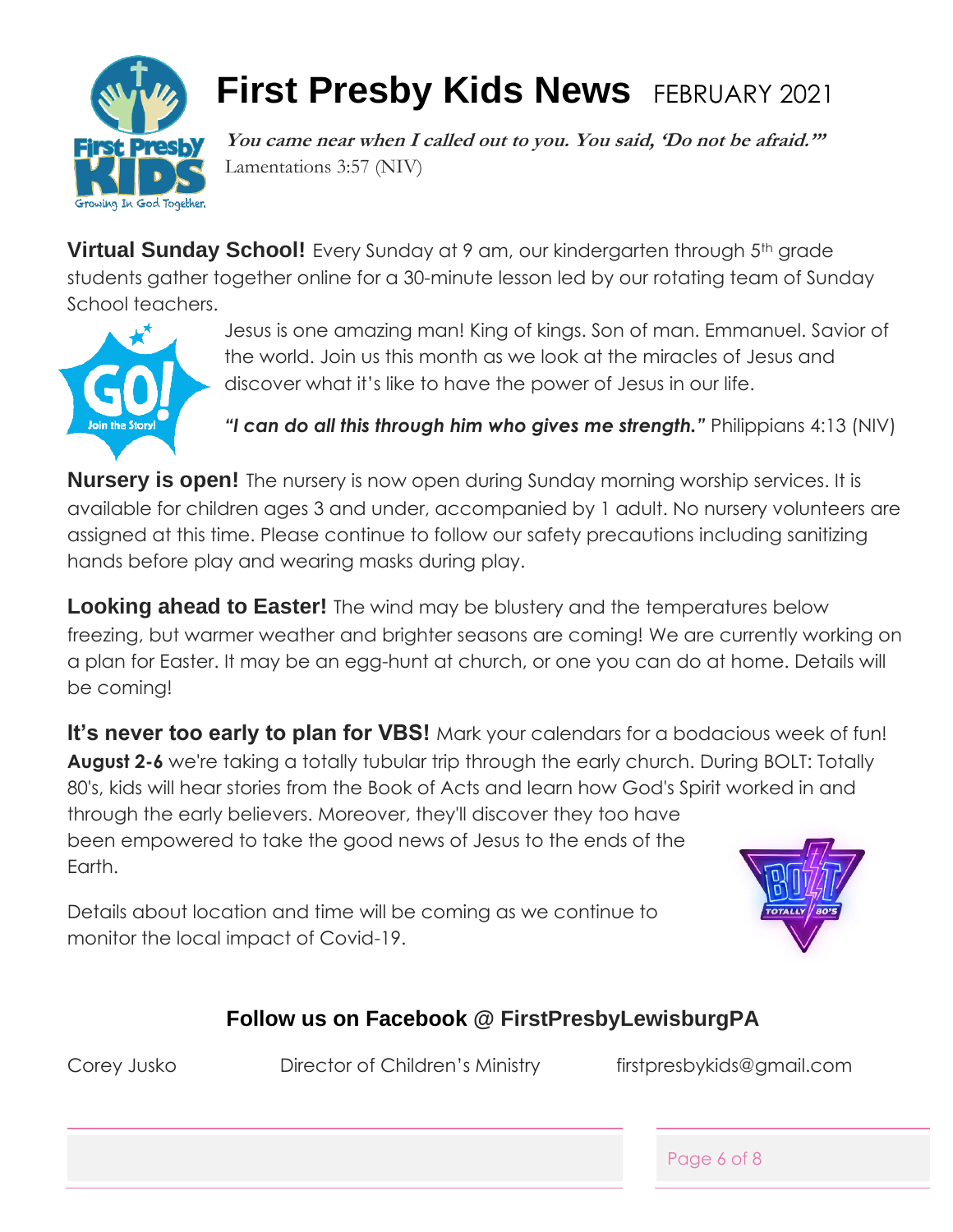## February Youth Newsletter

We hope that this newsletter finds you all well and having had a great and safe Holiday season with your loved ones.

Like many, we're anxious to get back to normal – playing games, being loud, worshiping together, eating way too many pancakes with our friends before school, and seeing other people face-to-face. However, the safety of our students will always be our top priority. With numbers still so high for Union County especially, despite the school's decision to return to inperson instruction, we have decided to continue online-only Youth Group.

We understand that it's not ideal, but we hope that as the holiday spike in Covid cases runs its course and the vaccine continues to be distributed we can return as soon as possible.

In addition to weekly Zoom messages and discussion, the high school students are continuing to read "Blue Like Jazz" by Donald Miller for this year's small group book study.

We've also been very encouraged to see the work that is being done at the Love Does School in Afghanistan thanks in part to the generosity of our youth! Despite instability in the region and, of course, Covid-19 complications, they were able to finish the construction of their new school!

Please continue praying for our summer mission trip! We already have 25 of 28 spots filled for Wilmington, DE from July 11<sup>th</sup> – 17<sup>th</sup>. If you/your student would like more information or to join us as a worker or chaperone, please reach out to Matt Rishell at [firstpresbyyouth@first](mailto:firstpresbyyouth@first-presby.org)[presby.org](mailto:firstpresbyyouth@first-presby.org)

Who thought last March when this all began we'd be here almost a year later still trying to work through Covid? It's not what anyone expected and it's difficult for us all – our students included. Please continue to pray for our program, that it bounces back better than ever when we can meet regularly again, and for the students themselves – for their safety, their health both mental and physical, and of course for the continued development of their faith.

Thank you!

Matthew Rishell – Director of Youth Ministry

**Would you like to be included in our weekly Youth Newsletter to stay up to date on all of our latest events and updates? Contact Matt at [firstpresbyyouth@first-presby.org](mailto:firstpresbyyouth@first-presby.org)**

Page 7 of 8